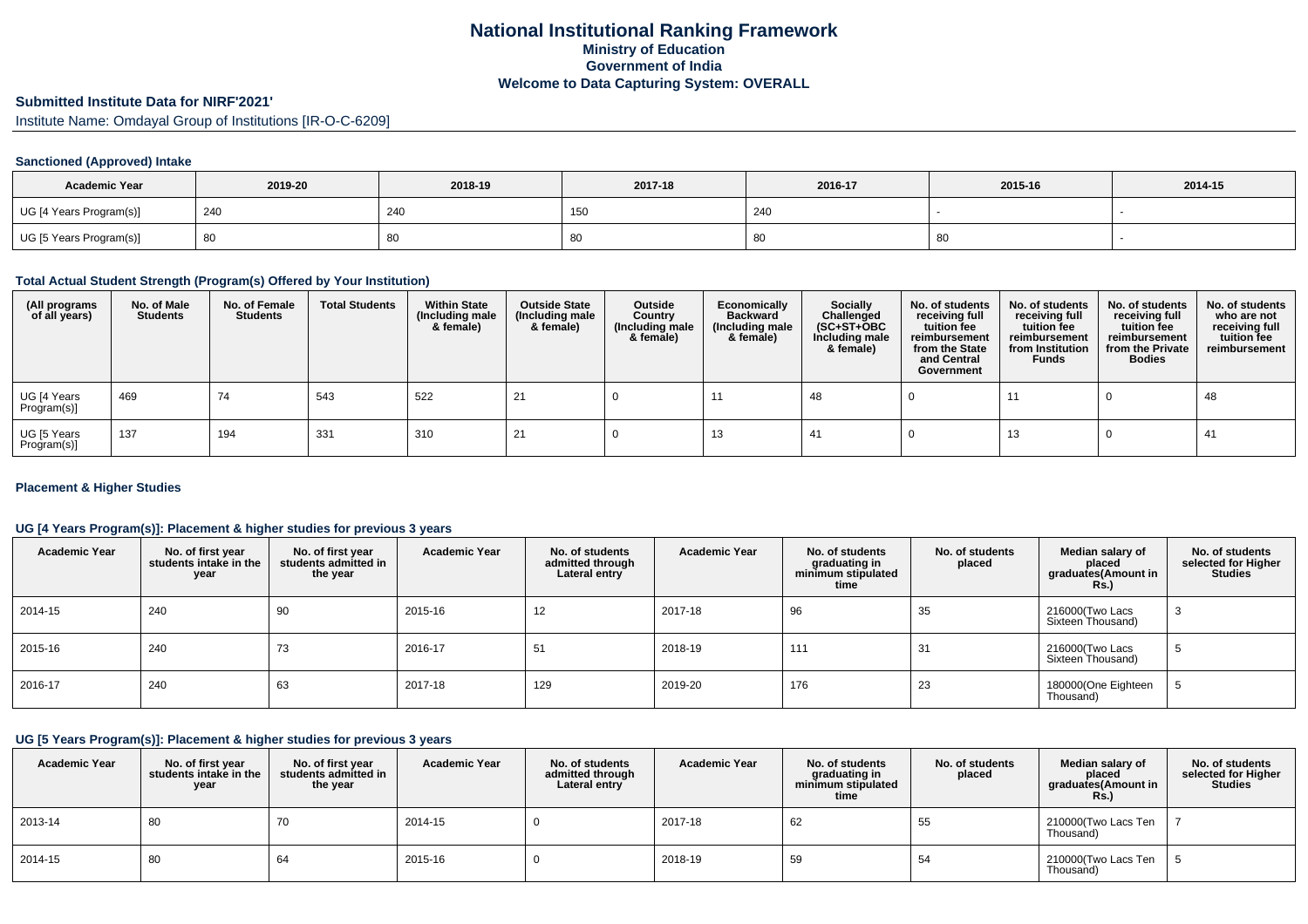| 2015-16 | . |  | 2016-17 |  | 2019-20 |  |  | 180000(One Lac<br>$- \cdot$<br>Thousand)<br>iah.<br>- 11. |  |
|---------|---|--|---------|--|---------|--|--|-----------------------------------------------------------|--|
|---------|---|--|---------|--|---------|--|--|-----------------------------------------------------------|--|

### **Ph.D Student Details**

| Ph.D (Student pursuing doctoral program till 2019-20 Students admitted in the academic year 2020-21 should not be entered here.) |                                                            |                       |         |  |  |  |
|----------------------------------------------------------------------------------------------------------------------------------|------------------------------------------------------------|-----------------------|---------|--|--|--|
|                                                                                                                                  |                                                            | <b>Total Students</b> |         |  |  |  |
| Full Time                                                                                                                        |                                                            |                       |         |  |  |  |
| Part Time                                                                                                                        |                                                            |                       |         |  |  |  |
|                                                                                                                                  | No. of Ph.D students graduated (including Integrated Ph.D) |                       |         |  |  |  |
|                                                                                                                                  | 2019-20                                                    | 2018-19               | 2017-18 |  |  |  |
| Full Time                                                                                                                        |                                                            |                       |         |  |  |  |
| Part Time                                                                                                                        |                                                            |                       |         |  |  |  |

## **Financial Resources: Utilised Amount for the Capital expenditure for previous 3 years**

| Academic Year                                                                                        | 2019-20                                                            | 2018-19                                                            | 2017-18                                                                |  |  |  |
|------------------------------------------------------------------------------------------------------|--------------------------------------------------------------------|--------------------------------------------------------------------|------------------------------------------------------------------------|--|--|--|
|                                                                                                      | <b>Utilised Amount</b>                                             | <b>Utilised Amount</b>                                             | <b>Utilised Amount</b>                                                 |  |  |  |
| Annual Capital Expenditure on Academic Activities and Resources (excluding expenditure on buildings) |                                                                    |                                                                    |                                                                        |  |  |  |
| Library                                                                                              | 222569 (Two Lacs Twenty Two Thousand Five Hundred Sixty<br>Nine)   | 360611 (Three Lacs Sixty Thousand Six Hundred Eleven)              | 258723 (Two Lacs Fifty Eight Seven Hundred Twenty Three)               |  |  |  |
| New Equipment for Laboratories                                                                       | 569133 (Five Lacs Sixty Nine Thousand One Hundred Thirty<br>Three) | 185931 (One Lac Eighty Five Thousand Nine Hundred Thirty<br>One)   | 122438 (One Lac Twenty Two Thousand Four Hundred Fifty<br>Three)       |  |  |  |
| <b>Engineering Workshops</b>                                                                         | 8977 (Eight Nine Hundred Seventy Seven)                            | 0 (Zero)                                                           | 33799 (Thirty Three Thousand Seven Hundred Ninety Nine)                |  |  |  |
| Other expenditure on creation of Capital Assets (excluding<br>expenditure on Land and Building)      | 851351 (Eight Lacs Fifty One Thousand Three Hundred Fifty<br>One)  | 1490224 (Fourteen Lacs Ninety Thousand Two Hundred<br>Twenty Four) | 477475 (Four lacs Seventy Seven Thousand Four Hundred<br>Seventy Five) |  |  |  |

## **Financial Resources: Utilised Amount for the Operational expenditure for previous 3 years**

| Academic Year                                                                                                                     | 2019-20                                                    | 2018-19                                                  | 2017-18                                                    |  |  |  |  |
|-----------------------------------------------------------------------------------------------------------------------------------|------------------------------------------------------------|----------------------------------------------------------|------------------------------------------------------------|--|--|--|--|
|                                                                                                                                   | <b>Utilised Amount</b>                                     | <b>Utilised Amount</b>                                   | <b>Utilised Amount</b>                                     |  |  |  |  |
| <b>Annual Operational Expenditure</b>                                                                                             |                                                            |                                                          |                                                            |  |  |  |  |
| Salaries (Teaching and Non Teaching staff)                                                                                        | 35855066 (Three Crore Fifty Eight Lacs Fifty Five Thousand | 34993337 (Three Crore Forty Nine Lacs Ninety Three       | 34332334 (Three Crore Forty Three Lacs Thirty Two Thousand |  |  |  |  |
|                                                                                                                                   | Sixty Six)                                                 | Thousand Three Hundred Thirty Seven)                     | Three Hundred Thirty Four)                                 |  |  |  |  |
| Maintenance of Academic Infrastructure or consumables and                                                                         | 15339496 (One Crore Fifty Three Lacs Thirty Nine Thousand  | 14503746 (One Crore Forty Five lacs Three Thousand Seven | 14185770 (One Crore Forty One Lacs Eighty Five Thousand    |  |  |  |  |
| other running expenditures(excluding maintenance of hostels<br>and allied services, rent of the building, depreciation cost, etc) | Four Hundred Ninety Six)                                   | Hundred Forty Six)                                       | Seven Hundred Seventy)                                     |  |  |  |  |
| Seminars/Conferences/Workshops                                                                                                    | 164357 (One lac Sixty Four Thousand Three Hundred Fifty    | 775573 (Seven Lacs Seventy Five Thousand Five Hundred    | 775421 (Seven Lacs Seventy Five Thousand Four Hundred      |  |  |  |  |
|                                                                                                                                   | Seven)                                                     | Seventy Three)                                           | Twenty One)                                                |  |  |  |  |

**IPR**

| Calendar year            | 2019 | 2018 | 2017 |
|--------------------------|------|------|------|
| No. of Patents Published |      |      |      |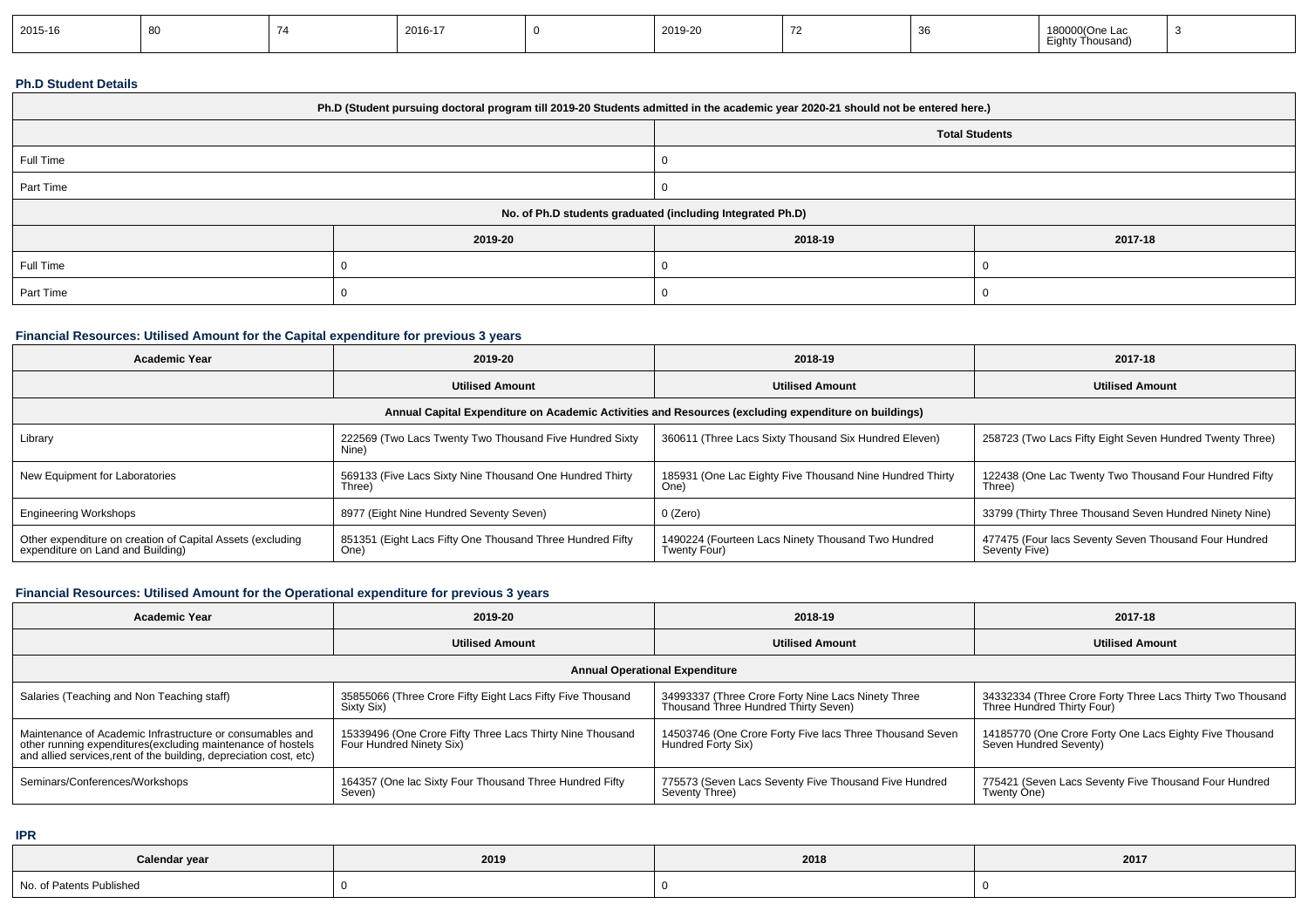| No. of Patents Granted |  |  |
|------------------------|--|--|
|                        |  |  |

## **Sponsored Research Details**

| <b>Financial Year</b>                    | 2019-20                                                  | 2018-19 | 2017-18 |
|------------------------------------------|----------------------------------------------------------|---------|---------|
| Total no. of Sponsored Projects          |                                                          |         |         |
| Total no. of Funding Agencies            |                                                          |         |         |
| Total Amount Received (Amount in Rupees) | 279126                                                   |         |         |
| Amount Received in Words                 | TWO LACS SEVENTY NINE THOUSAND ONE HUNDRED<br>TWENTY SIX | Zero    | Zero    |

### **Consultancy Project Details**

| <b>Financial Year</b>                    | 2019-20 | 2018-19 | 2017-18 |
|------------------------------------------|---------|---------|---------|
| Total no. of Consultancy Projects        |         |         |         |
| Total no. of Client Organizations        |         |         |         |
| Total Amount Received (Amount in Rupees) |         |         |         |
| Amount Received in Words                 | Zero    | Zero    | Zero    |

## **Executive Development Program/Management Development Programs**

| <b>Financial Year</b>                                                             | 2019-20 | 2018-19 | 2017-18 |  |
|-----------------------------------------------------------------------------------|---------|---------|---------|--|
| Total no. of Executive Development Programs/ Management<br>Development Programs   |         |         |         |  |
| Total no. of Participants                                                         |         |         |         |  |
| Total Annual Earnings (Amount in Rupees)(Excluding Lodging<br>& Boarding Charges) | - 0     |         |         |  |
| <b>Total Annual Earnings in Words</b>                                             | Zero    | Zero    | Zero    |  |

## **PCS Facilities: Facilities of physically challenged students**

| 1. Do your institution buildings have Lifts/Ramps?                                                                                                        | Yes, more than 40% of the buildings |
|-----------------------------------------------------------------------------------------------------------------------------------------------------------|-------------------------------------|
| 2. Do your institution have provision for walking aids, includingwheelchairs and transportation from one building to another for<br>handicapped students? | Yes                                 |
| 3. Do your institution buildings have specially designed toilets for handicapped students?                                                                | Yes, less than 40% of the buildings |

#### **Accreditation**

#### **NBA Accreditation**

| $\cdots$<br>id ND<br>r institute have a valid NBA Accreditation? | NC |
|------------------------------------------------------------------|----|
|                                                                  |    |

## **NAAC Accreditation**

| 1. Does your institute have a valid NAAC Accreditation? | $\cdot$ $\sim$<br>YEこ |
|---------------------------------------------------------|-----------------------|
|---------------------------------------------------------|-----------------------|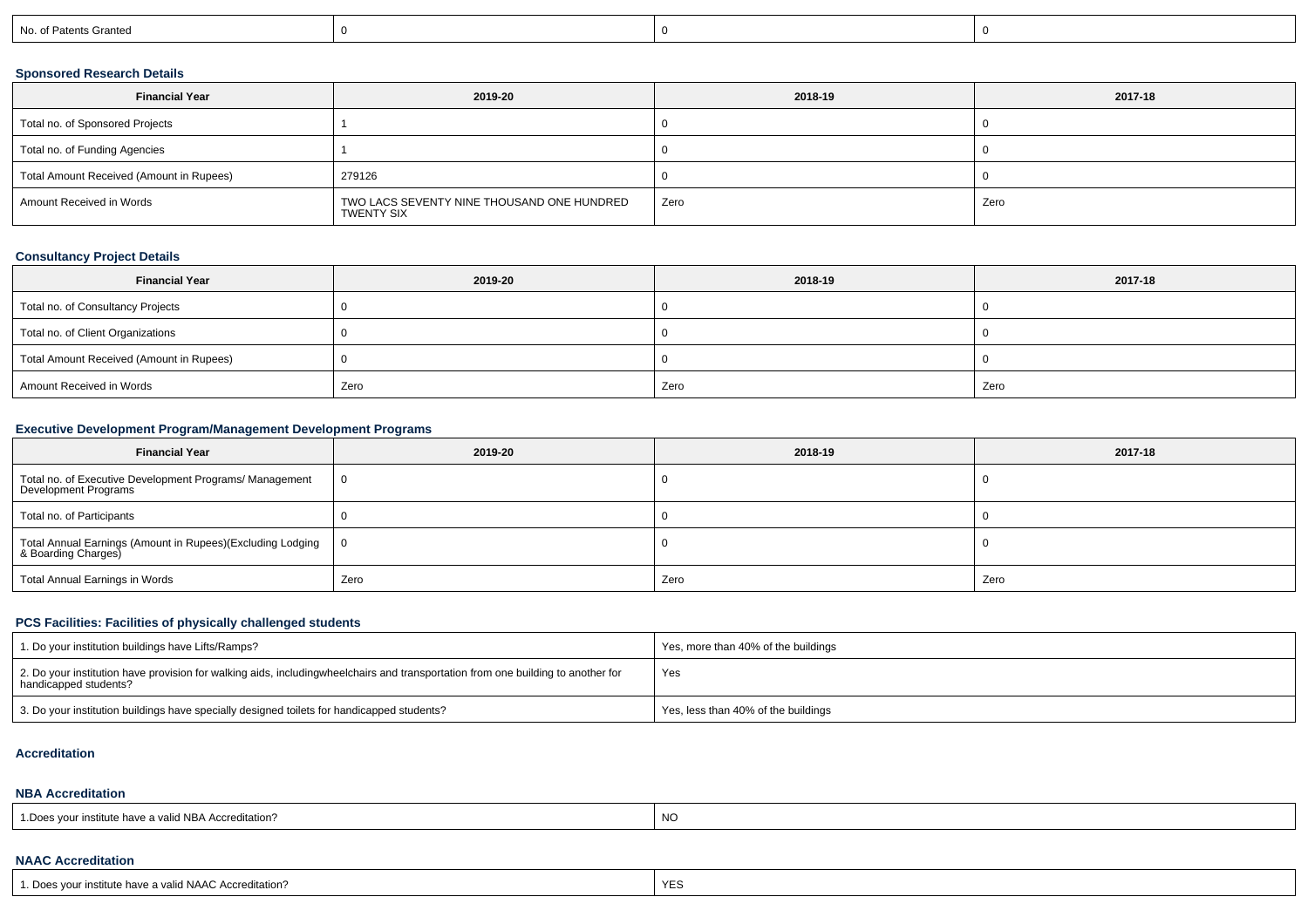| Valid from | Valid upto | <b>CGPA</b> |
|------------|------------|-------------|
| 30-10-2017 | 29-10-2022 | 2.06        |

**Faculty Details**

| Srno           | Name                                     | Age    | <b>Designation</b>                                  | Gender | Qualification                           | <b>Experience (In</b><br>Months) | <b>Is Associated</b><br><b>Last Year</b> | <b>Currently</b><br>working with<br>institution? | <b>Joining Date</b> | <b>Leaving Date</b>      | <b>Association type</b> |
|----------------|------------------------------------------|--------|-----------------------------------------------------|--------|-----------------------------------------|----------------------------------|------------------------------------------|--------------------------------------------------|---------------------|--------------------------|-------------------------|
| $\mathbf{1}$   | <b>ABHIROOP DAS</b>                      | 38     | Assistant<br>Professor                              | Male   | M.Arch.                                 | 108                              | Yes                                      | Yes                                              | 03-02-2015          | ц.                       | Regular                 |
| $\overline{2}$ | ADHREJA DEY                              | 28     | Assistant<br>Professor                              | Female | M.Arch.                                 | 43                               | Yes                                      | Yes                                              | 15-01-2020          | $\sim$                   | Regular                 |
| 3              | ARNAB JANA                               | 35     | Assistant<br>Professor                              | Male   | M.Arch.                                 | 120                              | Yes                                      | Yes                                              | 06-08-2013          | $\ddotsc$                | Regular                 |
| $\overline{4}$ | <b>ATASI</b><br><b>CHATTERJEE</b>        | 63     | Assistant<br>Professor                              | Female | B. Arch                                 | 432                              | Yes                                      | Yes                                              | 03-08-2016          | $\ddotsc$                | Regular                 |
| 5              | <b>BHASKAR</b><br><b>CHATTERJEE</b>      | 55     | Professor                                           | Male   | M.Arch.                                 | 358                              | Yes                                      | Yes                                              | 16-01-2013          | $\ddotsc$                | Regular                 |
| 6              | <b>BISWAJIT</b><br><b>CHAKRABORTY</b>    | 38     | Assistant<br>Professor                              | Male   | M.Arch.                                 | 144                              | Yes                                      | Yes                                              | 15-07-2014          | $\ddotsc$                | Regular                 |
| $\overline{7}$ | <b>DEBJANI MITRA</b>                     | 54     | Associate<br>Professor                              | Female | M.Arch.                                 | 300                              | Yes                                      | Yes                                              | 19-01-2016          | $\ddotsc$                | Regular                 |
| 8              | <b>JANANI</b><br>RANGANATHAN             | $30\,$ | Assistant<br>Professor                              | Female | M.Arch.                                 | 96                               | Yes                                      | Yes                                              | 19-07-2016          | $\ddot{\phantom{a}}$     | Regular                 |
| 9              | <b>JOYDEEP</b><br><b>MONDAL</b>          | 29     | Assistant<br>Professor                              | Male   | M.Arch.                                 | 66                               | No                                       | Yes                                              | 24-07-2019          | ц.                       | Regular                 |
| 10             | <b>KALYAN</b><br><b>CHAKRABURTTY</b>     | 51     | Assistant<br>Professor                              | Male   | B. Arch                                 | 312                              | Yes                                      | Yes                                              | 05-07-2016          | $\ddotsc$                | Regular                 |
| 11             | KALYAN KUMAR<br><b>MUKHERJEE</b>         | 56     | Dean / Principal /<br>Director / Vice<br>Chancellor | Male   | Ph.D                                    | 384                              | Yes                                      | Yes                                              | 01-06-2012          | $\overline{\phantom{a}}$ | Regular                 |
| 12             | MADHUCHHAND<br>A MANDAL<br><b>BISWAS</b> | 43     | Assistant<br>Professor                              | Female | M.Arch.                                 | 72                               | Yes                                      | Yes                                              | 15-01-2016          | $\ddotsc$                | Regular                 |
| 13             | <b>MAYUKH</b><br>SADHUKHAN               | 29     | Assistant<br>Professor                              | Male   | M.Arch.                                 | 43                               | Yes                                      | Yes                                              | 21-12-2018          | $\overline{\phantom{a}}$ | Regular                 |
| 14             | <b>MEGHLA NATH</b>                       | 43     | Assistant<br>Professor                              | Female | M.Arch.                                 | 132                              | Yes                                      | Yes                                              | 19-07-2016          | $\ddotsc$                | Regular                 |
| 15             | <b>MUDITH</b><br><b>RAKHECHA</b>         | 36     | Assistant<br>Professor                              | Male   | B. Arch                                 | 66                               | Yes                                      | Yes                                              | 15-12-2018          | $\overline{\phantom{a}}$ | Regular                 |
| 16             | PRASENJIT<br><b>KARMAKAR</b>             | 29     | Assistant<br>Professor                              | Male   | M.Arch.                                 | 72                               | Yes                                      | Yes                                              | 30-01-2017          | $\sim$                   | Regular                 |
| 17             | PRIYANKA DAS                             | 28     | Assistant<br>Professor                              | Female | M.Arch.                                 | 60                               | Yes                                      | Yes                                              | 03-07-2018          | $\overline{\phantom{a}}$ | Regular                 |
| 18             | PROTYUSH LALA                            | 41     | Associate<br>Professor                              | Male   | Post Graduate<br>Diploma in<br>Planning | 252                              | Yes                                      | Yes                                              | 02-08-2016          | $\overline{a}$           | Regular                 |
| 19             | <b>SAMIT BISWAS</b>                      | 63     | Assistant<br>Professor                              | Male   | B. Arch                                 | 432                              | Yes                                      | Yes                                              | 02-11-2016          | $\sim$                   | Regular                 |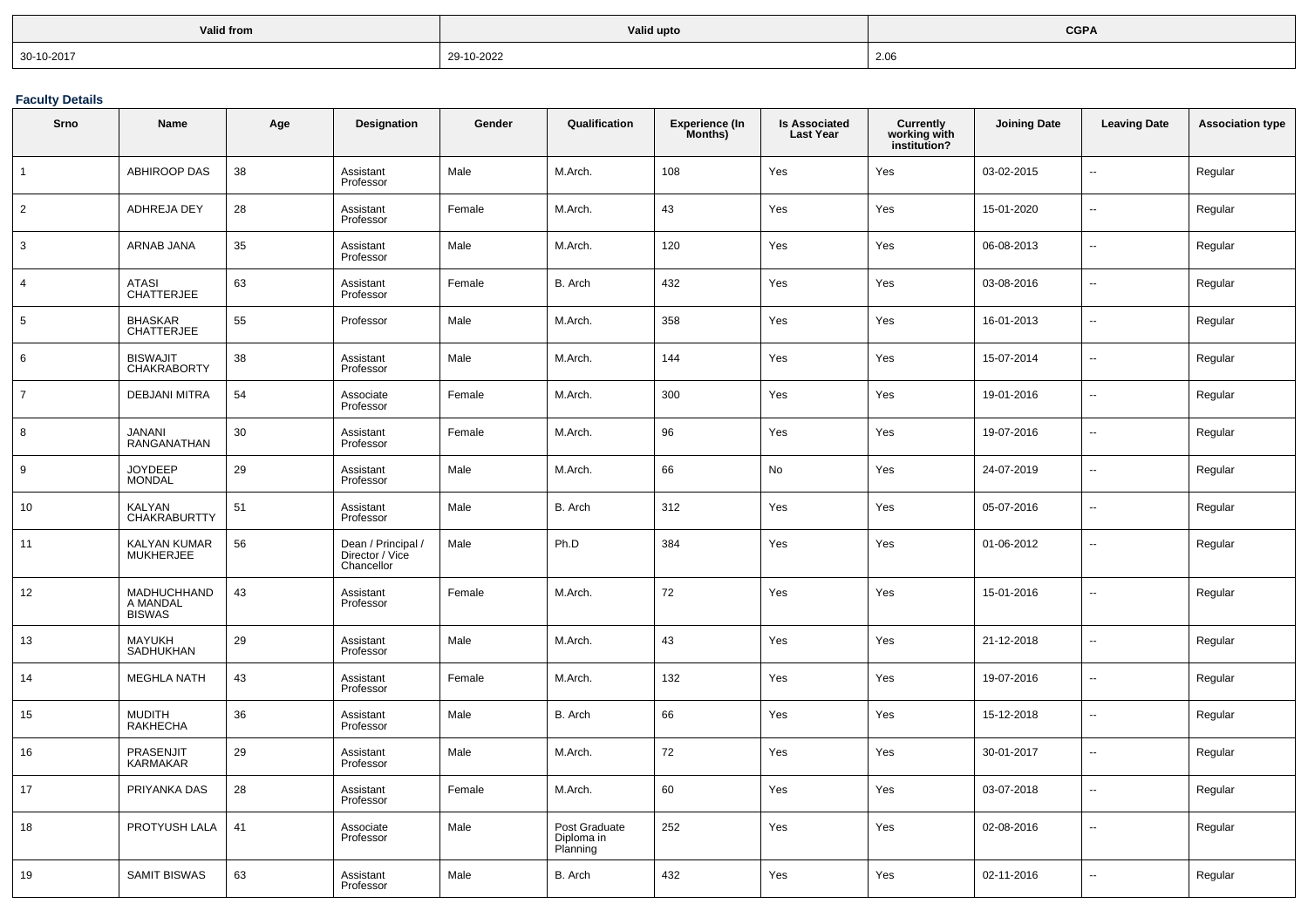| 20 | <b>SANKHA</b><br><b>SUBHRA</b><br><b>GANGOPADHYA</b> | 59 | Associate<br>Professor | Male   | Post Graduate<br>Diploma in<br>Planning | 432 | Yes | Yes | 02-08-2016 | --                       | Regular                |
|----|------------------------------------------------------|----|------------------------|--------|-----------------------------------------|-----|-----|-----|------------|--------------------------|------------------------|
| 21 | SANTANU SEN                                          | 63 | Professor              | Male   | B. Arch                                 | 456 | Yes | Yes | 06-08-2016 | $\overline{a}$           | Regular                |
| 22 | SAYANDEEP<br><b>BOSE</b>                             | 27 | Lecturer               | Male   | B. Arch                                 | 54  | Yes | No  | 09-09-2017 | 29-06-2019               | Regular                |
| 23 | <b>SUMANTA DEB</b>                                   | 41 | Associate<br>Professor | Male   | Ph.D                                    | 156 | Yes | Yes | 19-07-2016 | --                       | Regular                |
| 24 | <b>SUMIT BOSE</b>                                    | 52 | Associate<br>Professor | Male   | M.Arch.                                 | 336 | Yes | Yes | 05-07-2016 | --                       | Regular                |
| 25 | <b>SUPARNA</b><br><b>BISWAS</b>                      | 50 | Associate<br>Professor | Female | M.Arch.                                 | 300 | Yes | Yes | 03-01-2017 | --                       | Regular                |
| 26 | SURANJANA<br><b>CHAUDHURI</b>                        | 39 | Associate<br>Professor | Female | M.Tech                                  | 168 | Yes | Yes | 15-01-2014 | --                       | Regular                |
| 27 | <b>TARAKNATH</b><br><b>CHATTERJEE</b>                | 32 | Assistant<br>Professor | Male   | M.Arch.                                 | 67  | Yes | Yes | 15-01-2020 | н.                       | Regular                |
| 28 | <b>ABHIJIT BERA</b>                                  | 35 | Assistant<br>Professor | Male   | M.Tech                                  | 72  | Yes | Yes | 03-01-2019 | --                       | Regular                |
| 29 | <b>ALOKE DAS</b>                                     | 33 | Assistant<br>Professor | Male   | M.Tech                                  | 23  | Yes | No  | 01-10-2018 | 30-09-2019               | Regular                |
| 30 | ANIRUDDHA<br><b>SARKAR</b>                           | 38 | Assistant<br>Professor | Male   | M.E.                                    | 96  | Yes | Yes | 02-05-2014 | --                       | Adhoc /<br>Contractual |
| 31 | <b>ANOAR ALI</b><br><b>MOLLAH</b>                    | 26 | Assistant<br>Professor | Male   | M.Sc.                                   | 36  | Yes | Yes | 01-08-2017 | --                       | Regular                |
| 32 | <b>ANUPA SINHA</b>                                   | 36 | Assistant<br>Professor | Female | M.Sc.                                   | 17  | Yes | Yes | 01-02-2019 | --                       | Adhoc /<br>Contractual |
| 33 | ANUPAM GHOSH                                         | 26 | Assistant<br>Professor | Male   | M.Tech                                  | 27  | No  | Yes | 19-02-2019 | --                       | Regular                |
| 34 | ARGHYA DEY                                           | 35 | Assistant<br>Professor | Male   | M.Tech                                  | 96  | Yes | Yes | 03-08-2016 | --                       | Regular                |
| 35 | ARINDAM<br><b>BANERJEE</b>                           | 38 | Assistant<br>Professor | Male   | M.Tech                                  | 63  | No  | Yes | 01-08-2019 | --                       | Regular                |
| 36 | <b>ARUP SINHA</b>                                    | 53 | Professor              | Male   | Ph.D                                    | 324 | Yes | Yes | 01-02-2019 | --                       | Adhoc /<br>Contractual |
| 37 | <b>BHABANI SEN</b>                                   | 32 | Assistant<br>Professor | Female | M.Tech                                  | 60  | Yes | No  | 15-01-2016 | 31-07-2019               | Regular                |
| 38 | <b>BHASKAR</b><br><b>MUKHERJEE</b>                   | 58 | Assistant<br>Professor | Male   | M.A                                     | 360 | Yes | Yes | 16-01-2013 | --                       | Regular                |
| 39 | DEBASISH<br>BANERJEE                                 | 42 | Lecturer               | Male   | B.Sc.                                   | 60  | Yes | Yes | 08-08-2018 | $\sim$                   | Regular                |
| 40 | DEBJYOTI<br>LAHARI                                   | 33 | Assistant<br>Professor | Male   | M.Sc.                                   | 84  | Yes | Yes | 15-01-2014 | $\sim$                   | Regular                |
| 41 | DEEPANJAN DAS                                        | 39 | Assistant<br>Professor | Male   | M.Tech                                  | 108 | Yes | Yes | 22-01-2019 | $\sim$                   | Regular                |
| 42 | DHRUBAJYOTI<br>GHOSH                                 | 34 | Assistant<br>Professor | Male   | Ph.D                                    | 96  | Yes | Yes | 15-01-2016 | $\overline{\phantom{a}}$ | Regular                |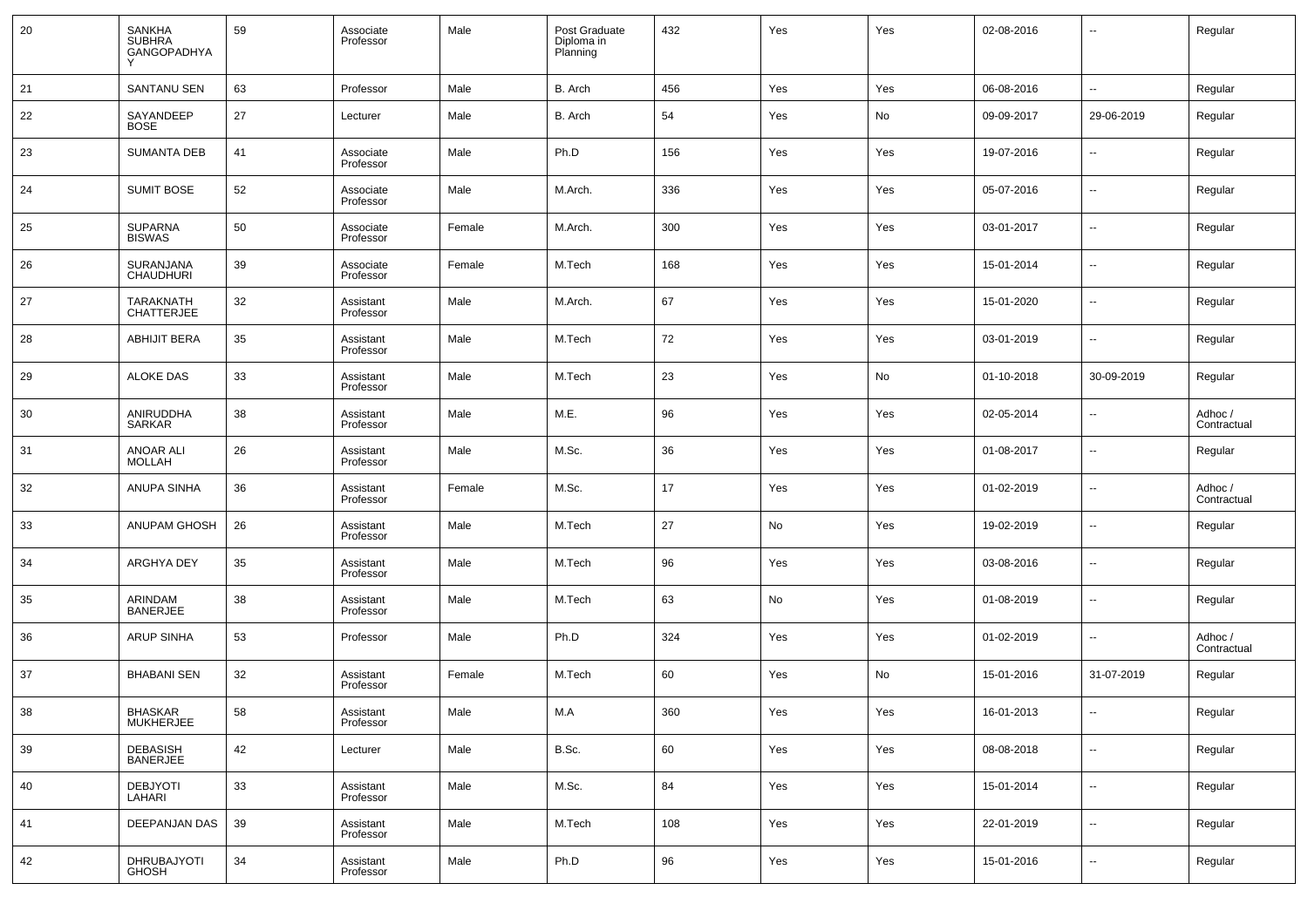| 43 | <b>DIPANJAN</b><br><b>DATTA</b>           | 26 | Assistant<br>Professor | Male   | M.Tech          | 18  | No  | Yes | 01-08-2019 | $\sim$                   | Regular                |
|----|-------------------------------------------|----|------------------------|--------|-----------------|-----|-----|-----|------------|--------------------------|------------------------|
| 44 | <b>DIPANKAR</b><br><b>HAZRA</b>           | 44 | Assistant<br>Professor | Male   | M.E.            | 144 | Yes | Yes | 03-07-2012 | $\overline{\phantom{a}}$ | Regular                |
| 45 | <b>GAUTAM</b><br>BANDOPADHYAY             | 66 | Assistant<br>Professor | Male   | B.E             | 444 | Yes | Yes | 03-08-2013 | $\sim$                   | Regular                |
| 46 | <b>INDRANI</b><br><b>MUKHERJEE</b>        | 28 | Assistant<br>Professor | Female | M.Tech          | 24  | Yes | Yes | 09-11-2018 | $\sim$                   | Regular                |
| 47 | <b>KAMRUL ALAM</b>                        | 25 | Assistant<br>Professor | Male   | M.Tech          | 24  | Yes | Yes | 16-01-2019 | $\sim$                   | Regular                |
| 48 | KASHINATH<br><b>BOSE</b>                  | 63 | Assistant<br>Professor | Male   | B.E             | 384 | No  | Yes | 01-03-2019 | н.                       | Regular                |
| 49 | KAUSHIK<br>MONDAL                         | 29 | Assistant<br>Professor | Male   | M.Sc.           | 24  | Yes | Yes | 15-01-2019 | $\overline{\phantom{a}}$ | Regular                |
| 50 | <b>KUNAL</b><br><b>ADHIKARY</b>           | 26 | Assistant<br>Professor | Male   | M.Tech          | 30  | No  | Yes | 01-08-2019 | н.                       | Regular                |
| 51 | KUSHAL KUMAR<br><b>SEN</b>                | 64 | Assistant<br>Professor | Male   | B.E             | 375 | No  | Yes | 23-07-2019 | $\overline{\phantom{a}}$ | Regular                |
| 52 | <b>MADHU RAI</b>                          | 33 | Lecturer               | Female | MBA             | 18  | Yes | Yes | 01-08-2018 | ш,                       | Regular                |
| 53 | <b>MAINAK</b><br><b>MUKHERJEE</b>         | 31 | Assistant<br>Professor | Male   | M.Tech          | 28  | Yes | No  | 01-08-2017 | 31-07-2019               | Regular                |
| 54 | <b>MONITA MITRA</b>                       | 59 | Assistant<br>Professor | Female | M. Phil         | 132 | Yes | Yes | 24-07-2013 | --                       | Regular                |
| 55 | <b>MRINAL K</b><br><b>GHOSH</b>           | 68 | Professor              | Male   | Ph.D            | 252 | Yes | No  | 17-07-2019 | 28-02-2020               | Regular                |
| 56 | <b>MRINAL</b><br><b>MUKHERJEE</b>         | 67 | Assistant<br>Professor | Male   | M.Tech          | 456 | Yes | Yes | 01-04-2013 | --                       | Regular                |
| 57 | <b>MRINMOY</b><br><b>BHATTACHARJE</b>     | 33 | Assistant<br>Professor | Male   | <b>MBA</b>      | 21  | Yes | Yes | 10-10-2019 | --                       | Adhoc /<br>Contractual |
| 58 | PIYAL HALDER                              | 23 | Assistant<br>Professor | Male   | M.Sc.           | 18  | No  | Yes | 27-07-2019 | --                       | Regular                |
| 59 | POULOMI DAS                               | 30 | Assistant<br>Professor | Female | M.Tech          | 108 | Yes | Yes | 10-07-2013 | --                       | Regular                |
| 60 | <b>PRADIP</b><br><b>BHATTACHARJE</b><br>Е | 40 | Assistant<br>Professor | Male   | MBA             | 84  | Yes | Yes | 02-01-2019 | --                       | Regular                |
| 61 | PRADIPTA<br>BISWAS                        | 41 | Assistant<br>Professor | Male   | M.A.(Economics) | 120 | Yes | Yes | 01-08-2014 |                          | Regular                |
| 62 | PRADYUT<br>SAMANTA                        | 26 | Assistant<br>Professor | Male   | M.Tech          | 54  | No  | Yes | 09-08-2019 | $\overline{\phantom{a}}$ | Regular                |
| 63 | PRANAB BISWAS                             | 37 | Assistant<br>Professor | Male   | M.Sc.           | 132 | Yes | Yes | 10-07-2013 | $\overline{\phantom{a}}$ | Regular                |
| 64 | PROSENJIT SEN                             | 36 | Assistant<br>Professor | Male   | Ph.D            | 108 | Yes | Yes | 25-08-2010 | $\overline{\phantom{a}}$ | Regular                |
| 65 | RAMEN KANTI<br>DE                         | 31 | Assistant<br>Professor | Male   | M.Tech          | 84  | Yes | Yes | 11-07-2014 | $\overline{\phantom{a}}$ | Regular                |